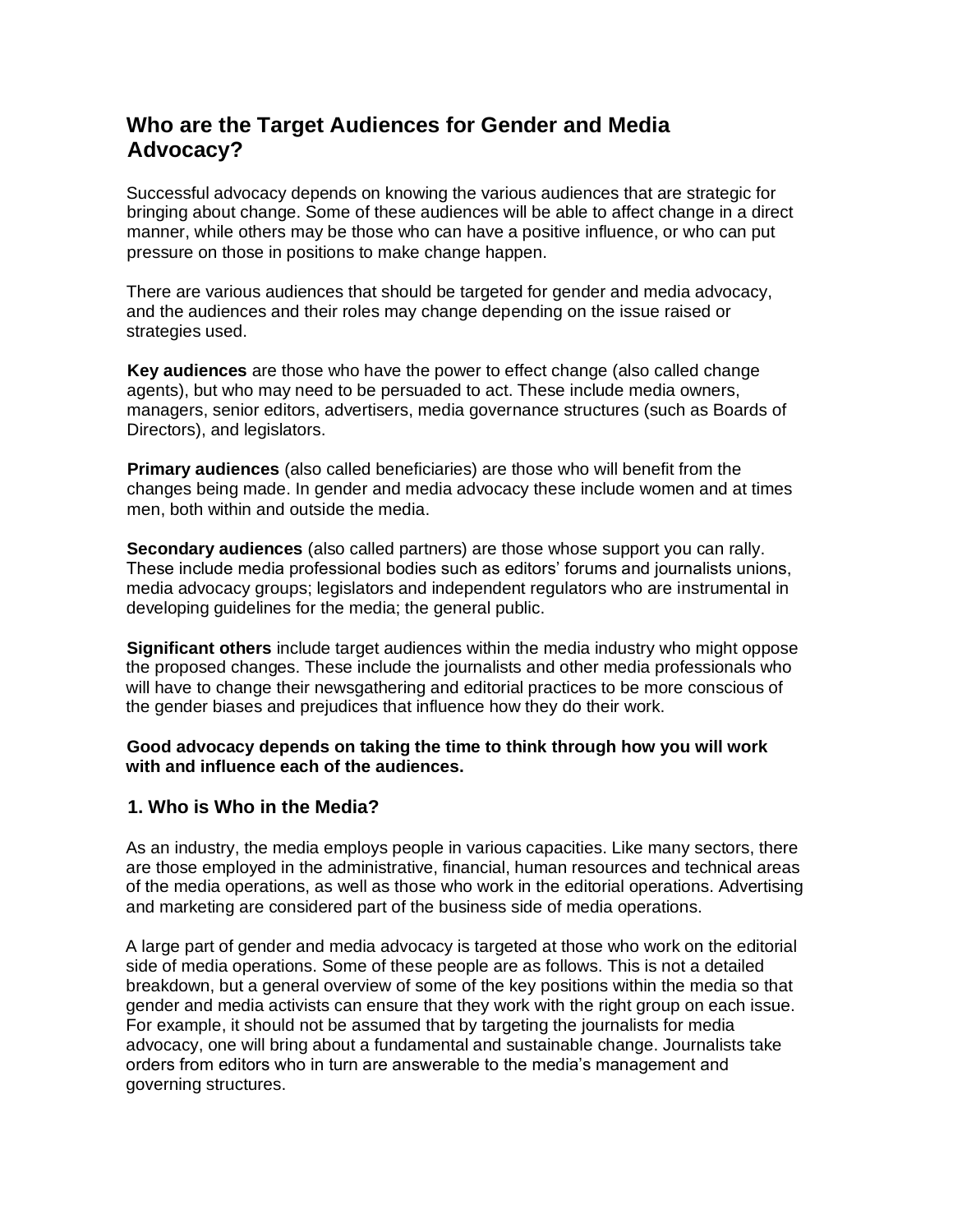**Journalists/Reporters** – Those who daily beat the path for stories. These are the women and men who often are the first target of gender and media advocacy, because journalists are viewed as those who have the power to decide which stories to cover, how to cover, who to interview as sources, and to decide on what will or will not be news. Journalists are key to bringing about a change in the media because they are the gatherers of news and often do have leeway to choose the type of stories they will report on, especially as they become more senior reporters who have paid their dues in to media trenches of general assignment reporting (usually covering whatever is assigned by an editor and not having the luxury to specialize on one topic or issue).

**Editors** – These are often referred to as the 'gatekeepers', because they are among the decision-makers and policymakers within the media. Editors assign news and issue based stories to journalists and reporters; they can decide what will be the top stories of the day to appear in the newspaper or in the broadcast line-up; they guide the reporters towards various sources and also help to shape the angle (focus) a story will take; and they are instrumental in the development of editorial guidelines, codes and policies. Editor is a broad term which covers a broad spectrum of people ranging from editors-in chiefs, news editors, business editors to features and sports editors.

**Sub-editors** – This group is mentioned on its own, because these are the people who are responsible for the editing of news and other media stories to ensure that facts, spelling and grammar are correct, that the story is written in accordance with the media institution's style guidelines, and it is the sub-editors who write headlines, captions for pictures and graphics (and they often decide what illustrations will go with what stories) and who are responsible for ensuring that stories fit within the space (newspapers and magazines) or time-slot (broadcast) available. This means that the sub-editors have the task of cutting stories to fit the required space or time available which gives them the power to decide what stays and what will be omitted.

**Media managers** – Many people fall within this group. And, overall they are the decisionmakers within the media who are responsible for policy development, management issues; and, they are the ones who have the power to effect change through the development and implementation of policy, and they give the guidance and direction that can make a difference in how a media operates. General managers or chief executive officers, editors-in-chiefs, controllers of news, directors of human resources, advertising/marketing, finances, technical operations, all fall within this category. Although the media managers are not always directly involved in the day to day production of the editorial content( especially in large and medium-size media operations), they are the ones responsible for setting out the vision and for developing the policies that give direction to how those involved in editorial operations do their work.

**Directorate/governance structures** – These are the members of the Board of Directors or members of the highest governing structure of a media institution. These structures are not involved in the day-to-day work on the media, but do have a vested interest in seeing media survive, becoming more relevant to their audiences, and in ensuring that the bottom line is in order. These are often influential people within a community or country and may not be from the media sector. Media owners, those who invest funds into the running of a media operation or who start the medium from their own resources, are often part of the governance structure.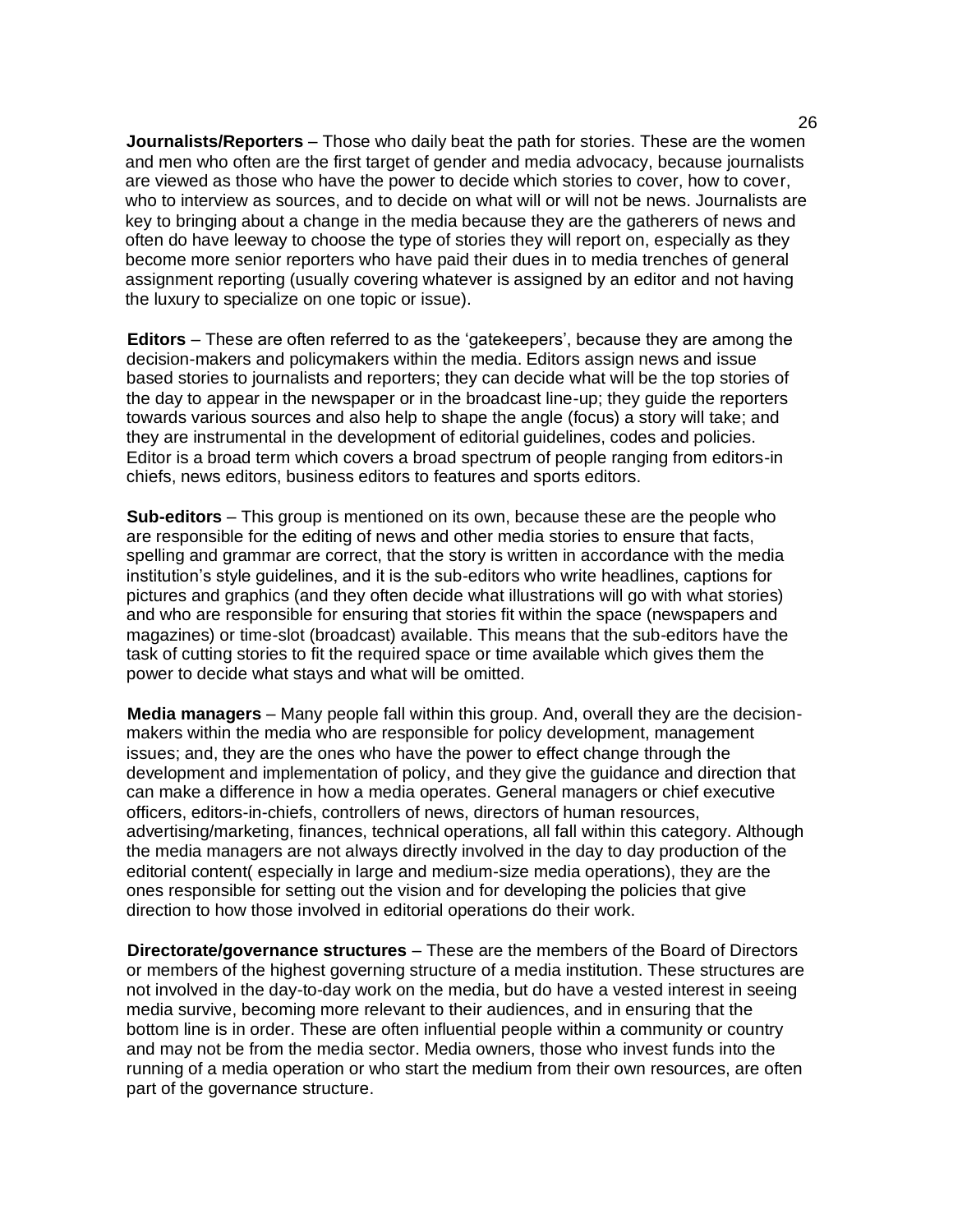## **Box 10: Other Audiences Who Can Make a Difference**

**External policy makers** – legislators, regulators, State and private sector administrators within the media and communications sector.

**The general public** – building media literacy among the media's audiences is pivotal to successful and sustained engagement with the media on gender equality issues both within the media and in the media's editorial agenda. **Media literacy** is the ability to understand the way the media works, to spot bias in the news and to recognize accurate and impartial news coverage.

The following chart illustrates how gender and media activists can begin to identify the various audiences for gender and media advocacy issues.

| <b>Issue</b>                                                                                  | Key audience                                                            | <b>Secondary</b><br>audience                                           | <b>Primary</b><br>audience                                            | <b>Significant</b><br>others         |
|-----------------------------------------------------------------------------------------------|-------------------------------------------------------------------------|------------------------------------------------------------------------|-----------------------------------------------------------------------|--------------------------------------|
| Development<br>of gender<br>editorial<br>policy<br>and guidelines<br>by media<br>institutions | Media managers<br>Directorate/governance<br>structure<br><b>Editors</b> | <b>Editors</b><br>forums<br>Women's<br>groups<br>Media<br>associations | Women<br>within the<br>media<br>General<br>female<br>populace         | <b>Editors</b><br><b>Journalists</b> |
| Increasing the<br>number of<br>women who<br>speak in the<br>media as<br>sources               | <b>Editors</b><br>Journalists/reporters                                 | Women<br>journalists<br>Women's<br>groups                              | <b>Journalists</b><br>editors                                         | <b>Journalists</b><br><b>Editors</b> |
| Improve<br>coverage of<br>gender<br>violence in the<br>media                                  | <b>Journalists</b><br><b>Editors</b>                                    | Legislators<br>Women's<br>groups<br>Media<br>councils                  | General<br>populace<br>Women<br>survivors<br>οf<br>gender<br>violence | <b>Journalists</b><br><b>Editors</b> |

The chart illustrates how an issue for gender and media advocacy can be thought through in terms of audiences. Activists can use this as a model to begin to think of the various audiences and how they fit into gender and media advocacy.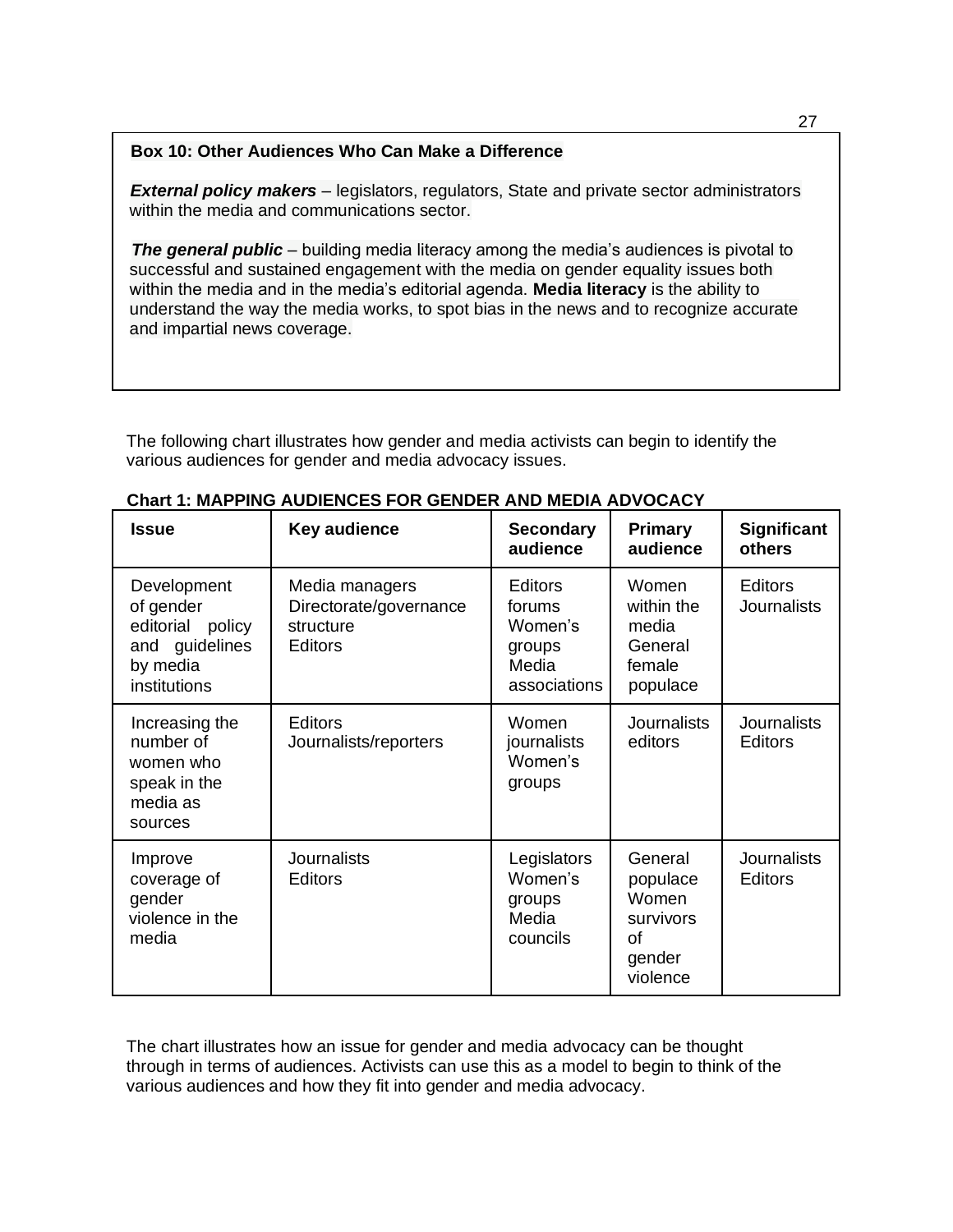## **Box Ten: Case study**

## **Industry Ears goes for top guns**

Industry Ears, a Washington D.C.-based media watch group, was started by women professionals within the music industry to lobby radio stations not to air hip-hop and rap music that contains misogynist lyrics.

The media watch group says its firing aim is at the media policy makers and not the artists who create the lyrics. "People go after the artists, but rarely do we hold to the fire the feet of executives who control when and how often we hear these songs," says Lisa Fager, co-founder of the group.

Last spring, Fager and other group members hit the National Association of Black Owned Broadcasters annual gala, handing out fliers with the lyrics from the song they found offensive. Their strategy: to confront those at the top of the radio food chain. "We told them we expected more from them," Fager says.

Besides getting executives to face the music, Industry Ears also is empowering communities to take on the media. They recently worked to end an insidious practice at WMIB The Beat in Miami, Florida, and WQHT Hot 97 in New York: smack fests, where mostly young women of color pummel each other until someone gets injured or gives up.

After Industry Ears learned that in New York the contest violated state laws barring unlawful fighting competitions, the organization armed local activists with the information. That led officials to order the station to stop the contest and the state attorney general to launch a probe into it. Florida lawmakers are next on their list.

Source: Davey D, Going Straight to the Source, *Essence*, July 2005

#### **Activity – Discussions Points!**

- 1. What is the gender and media issue for Industry Ears?
- 2. Who is the key audience and why?
- 3. What other audience does Industry Ears target? Why?
- 4. What are Industry Ears strategies?

5. Is there a similar gender and media issue of concern in your country? If your answer is yes, what strategies have been used to bring this to the attention of the radio station(s)?

6. What new gender and media advocacy tips have you learnt from the Industry Ears story?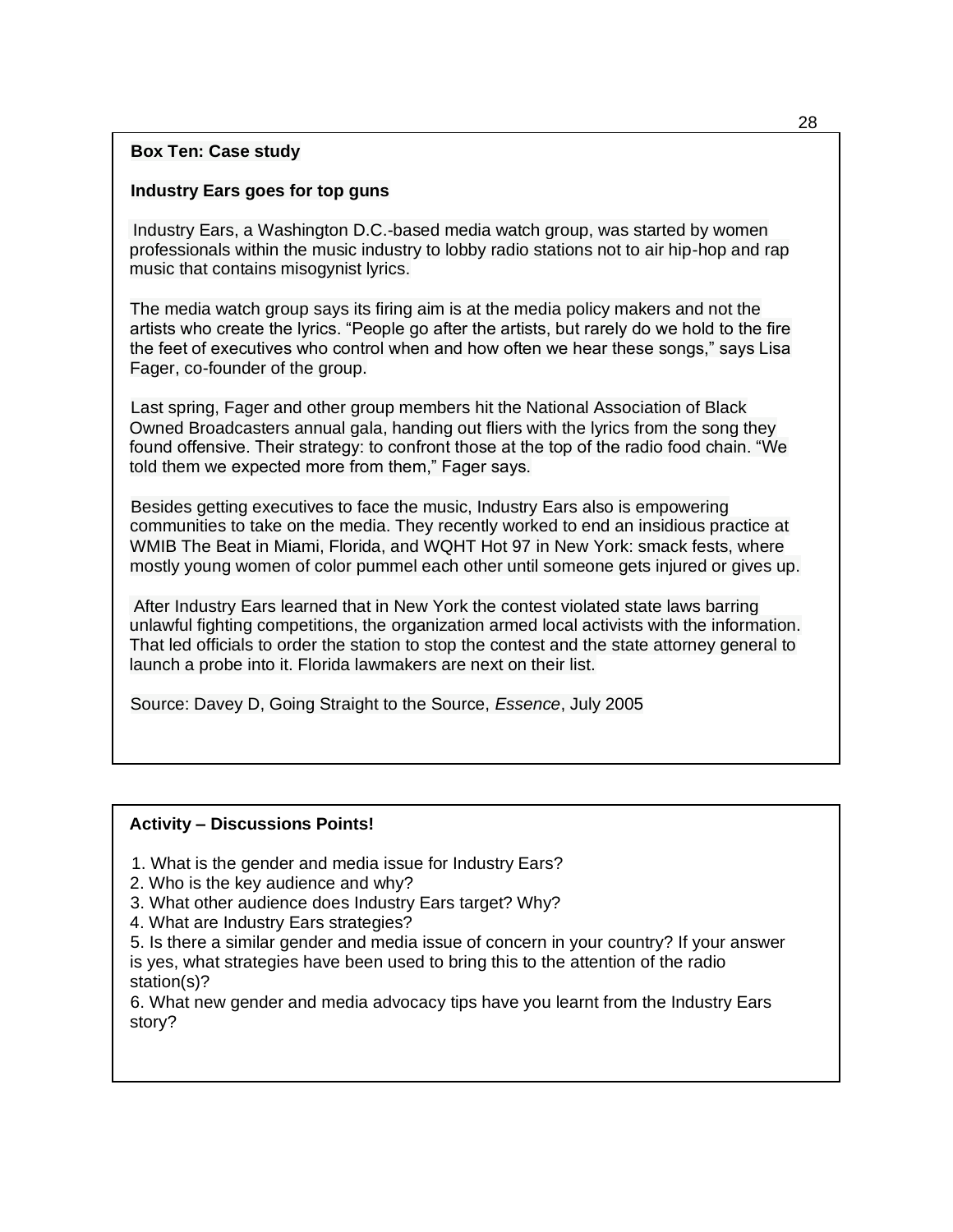# **Section One Appendix: Definitions and Pointers**

## **1. Glossary of Terms**

**Accuracy** – Information that the media communicates to the public should not be false or misleading. The media must correct misrepresentations of facts and correct the mistakes and apologize to the persons/organizations.

**Advocacy** - The process of influencing people to generate a policy change.

**Communications for advocacy** – A means of sharing information 'packaged' in different ways and conveyed using media and messages customized for different audiences.

**Culturally diverse output** – The creation of an organization's output that reflects the multicultural society in which it operates and which is reflective of its diverse stakeholders. But **diversity** for the media is about more than just the numbers alone. Diversifying newsrooms and issues of content, coverage and the media's role in a pluralistic society are key issues.

**Freedom of expression** – The unrestricted and uncensored inclusion of views and opinions in organizations' output enabling debate and dialogue.

**Gender** – Is the way in which society assigns characteristics and social roles to women and men. In all societies worldwide the roles, functions and characteristics attributed to men have been accorded greater value than those of women.

**Gender and media advocacy -** includes lobbying, campaigning, research, training, media monitoring, communication and alliance-building activities which seek to advance women's rights and gender equality in and through the media.

**Gender stereotypes** – Socially constructed beliefs about women and men. They are constructed through sayings, songs, proverbs, the media, religion, custom, culture, education, drama, etc.

**Impartial and balanced output** – The production of fair, diverse, and unbiased media output which reflects and informs public opinion and dialogue supported by editorial policies, which are independent from ownership.

**Informing public opinion** – The delivery of high quality information, which provides the full range of views about an issue, and is reflective of the society in which it is disseminated, to inform rather than influence public debate.

**Integrity of information** – The provision of quality data, images and information, which is objective and accurate.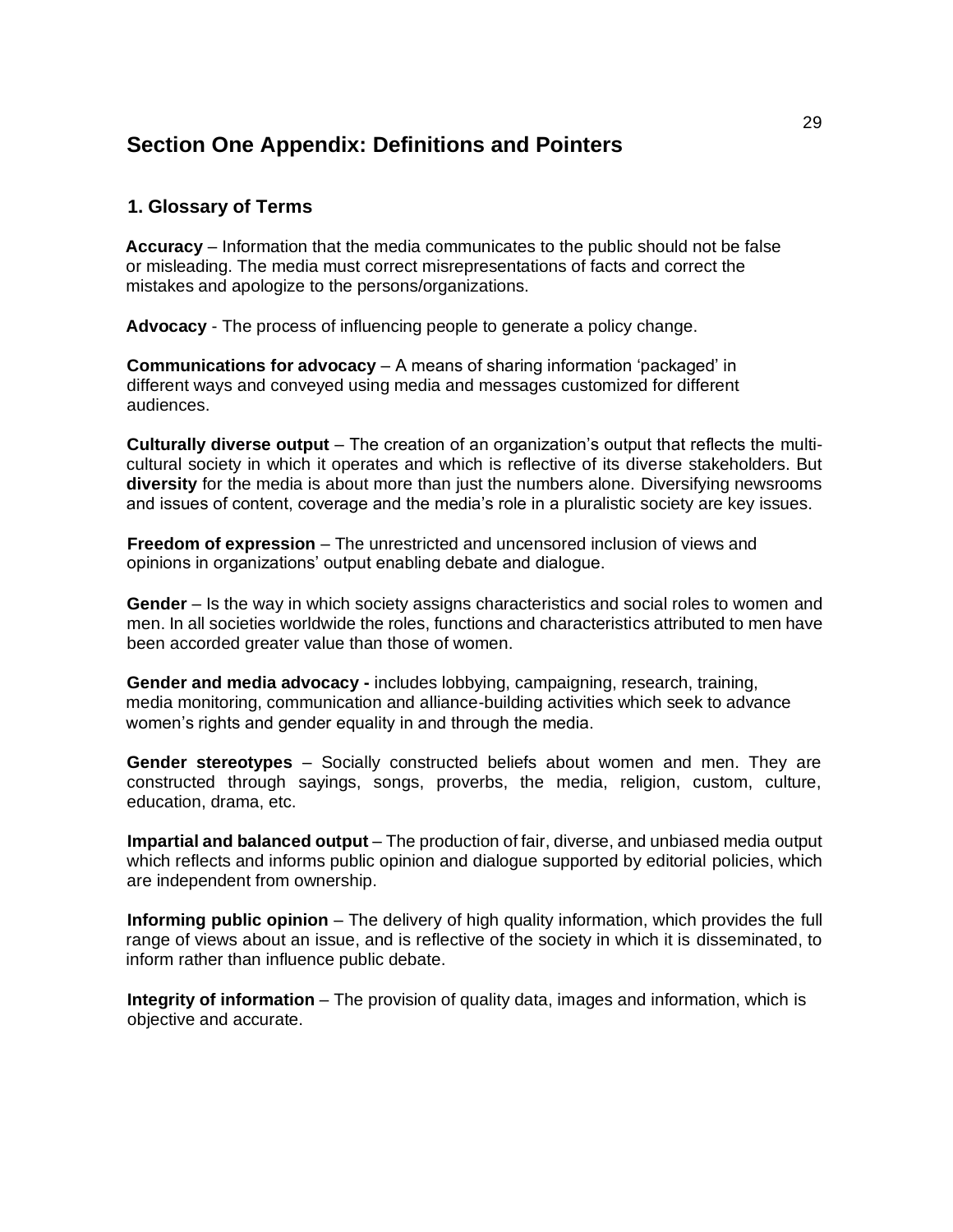**Listserv** – A mailing list, similar in some ways to a conference, but where messages are sent to the list's address. A copy of the message is then sent to each member or subscriber to the list.

**Media literacy** – Consumers' understanding of the types of information and its availability, to enable an informed decision about the programming/article/music/image they listen to, view or read.

**Sex** – The biological differences between women and men.

Sources: The Media CSR Forum, KMPG, 2005; Whose News? Whose Views?, Gender Links, 2001; Gender in Media Training, A Southern African Toolkit, Gender Links and the Institute for the Advancement of Journalism, 2002; Making A Difference Strategic Communications to End Violence Against Women, Jenny Drezin and Megan Lloyd Laney, UNIFEM, 2003; Getting Smart- strategic communications for gender activists in Southern Africa, Colleen Lowe Morna and Lene Overland, Gender Links and Women's Media Watch, 2002.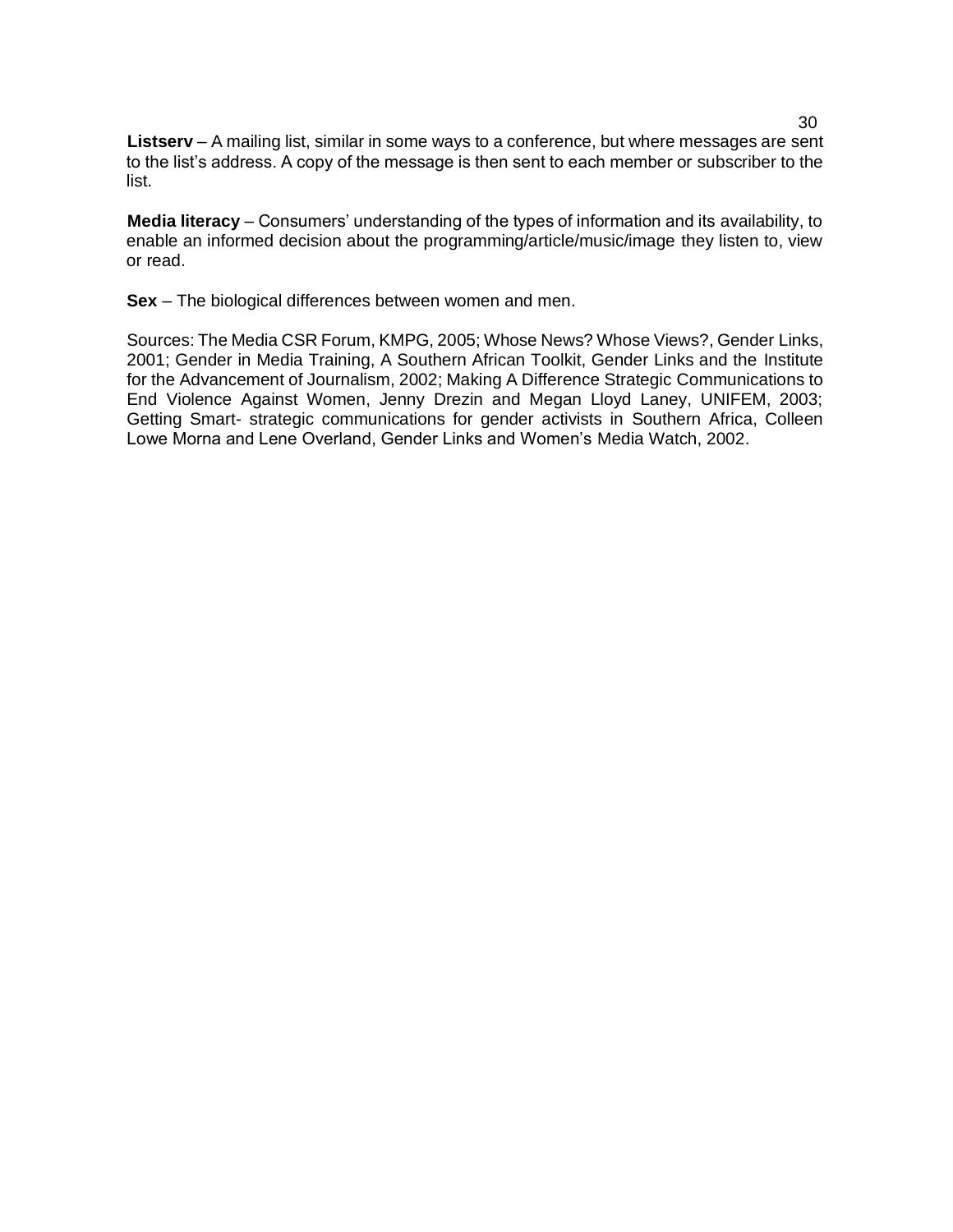# **2. Key Points to Remember!**

- News is a choice, an extraction process, saying that one event is more meaningful than another event.
- Understanding the media's various roles, its power and sphere of influence and the role it can play in bringing about change are essential for any type of advocacy that aims to change the media.
- The media do not just provide information, education and entertainment. By selecting the types of news stories, choice of words and language used, choice of people interviewed to give their views and perspectives, selection of images, etc., the media sends messages.
- Gender biases and prejudices in the media emerge through the 'choices' media managers, advertisers, and media professionals make each day. Decisions about who will be promoted; who will not; what will make news; what will not; who will be interviewed; who will not; etc are affected by media professionals' beliefs about where women and men 'should be' in a society.
- Good advocacy depends on taking the time to think through how you will work with and influence each of the audiences.
- Central to any approach taken for gender and media advocacy is the need for gender and media activists to engage the media, as oppose to taking an antagonist stance.